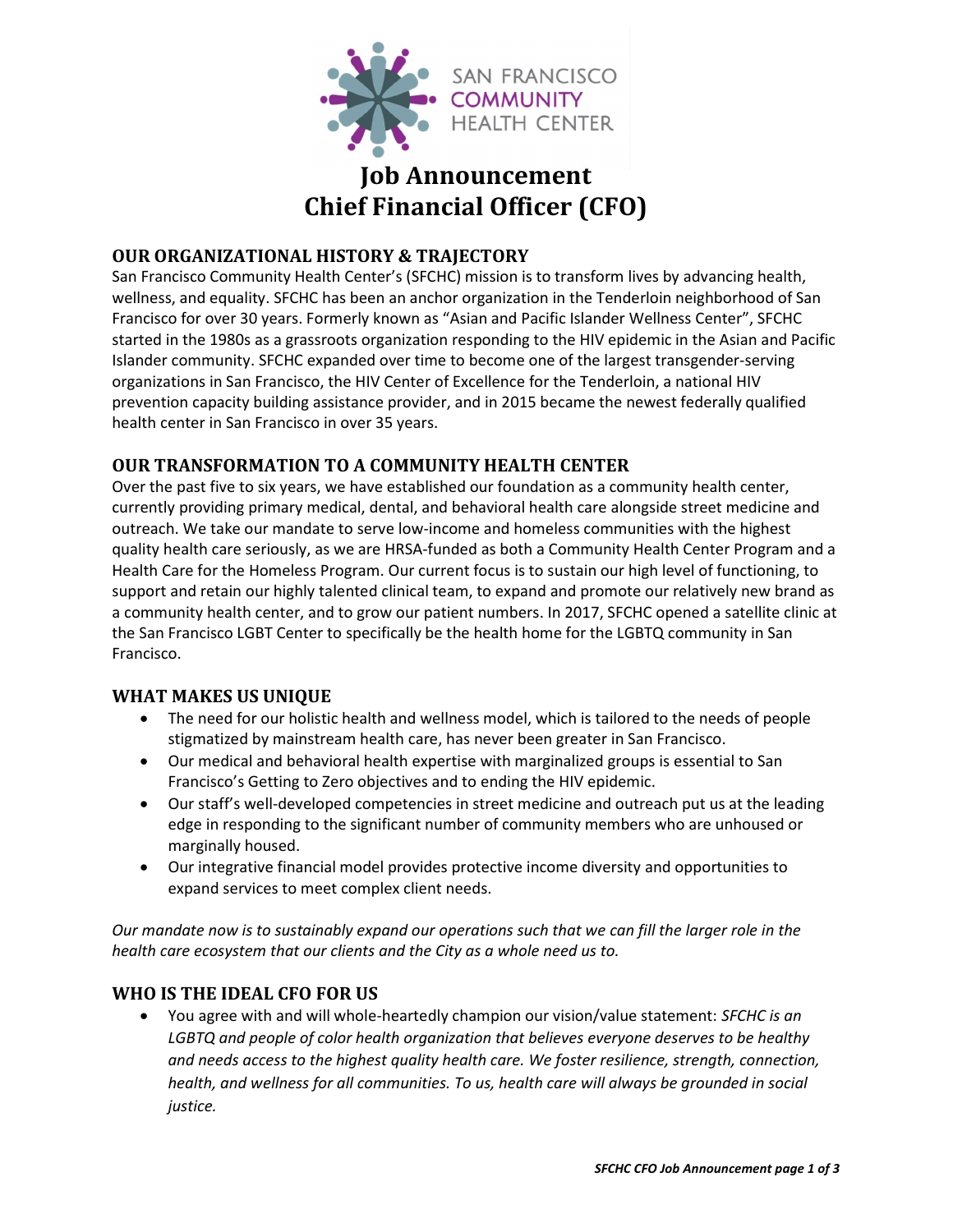- You are committed to serving the most vulnerable, marginalized, and stigmatized communities. This is at the heart of our work, and this inspires you. You are both an advocate for these communities and know well the challenges of providing care for these communities.
- You are not afraid of challenges and readily contribute to team problem-solving and have a "rollup‐your‐sleeves" attitude when facing complex problems.
- You grasp the complexity of how health care is financed in a community health center, the tensions that often exist between provider productivity expectations and quality, and the finetuning required when government contracts are also a significant proportion of total revenues.
- You want to be involved in the local and national FQHC/community health center and LGBTQ health care movements and contribute as a thought leader.

## POSITION DESCRIPTION

The Chief Financial Officer (CFO) is an integral leader of San Francisco Community Health Center (SFCHC), contributing to the strength, growth and long‐term development of the organization. The CFO shares responsibility with the Chief Medical Officer for clinic and financial performance measures. The CFO is directly responsible for all financial systems and functions of the organization and ensures legal and regulatory compliance for all accounting and financial reporting functions. The CFO reports to the CEO and participates as a member of the organization's Leadership and Executive Teams.

#### MAJOR RESPONSIBILITIES;

- Prepares the annual budget for SFCHC; generates, analyzes, and presents monthly financial statements, cash flow statements, and ongoing financial analysis to the Finance committee (FICO) of the Board of Directors.
- Develops a clear financial plan that is consistent with the organization's strategic programs, goals and initiatives.
- Oversees the organization's financial accounting systems and functions maintaining strong internal controls – resulting in a clean annual audit, in full compliance with generally accepted accounting principles (GAAP).
- Periodically reviews funder regulations including City and County of San Francisco, California Department of Public Health, HRSA, and CDC, as well as all other applicable federal regulations; Is in direct contact with our funders, ensuring that we are in compliance with all administrative and financial aspects of our grants and contracts.
- Updates and revises internal control policies and procedures as needed to be in compliance with funder requirements.
- Creates financial policies and procedures that are aligned with GAAP and federal requirements for monitoring of FQHC revenue and expenditure.
- **•** Effectively manages agency line of credit.
- Prepares necessary regulatory cost reporting and stays current with rules, regulations and reporting requirements for federal, state and local funders.
- In the absence of the CEO, assumes administration responsibility for all financial matters.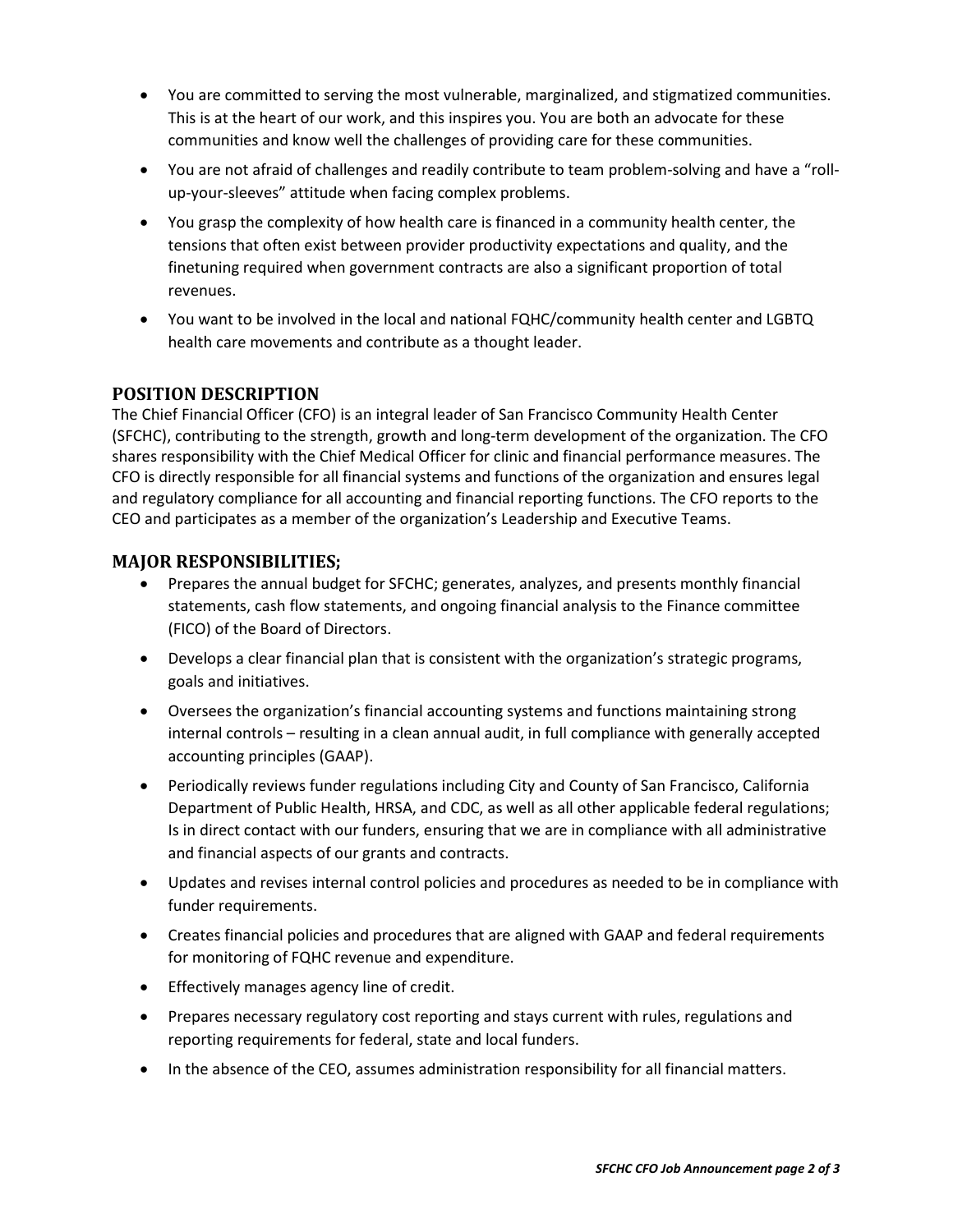- Annually reviews and recommends changes to the fee schedule to the CEO, CMO, and Board of Directors.
- Coordinates standards and integrates financial performance measures for clinic operations.
- Creates a financial tracking system, coordinated with our EHR and billing systems, to properly track patient revenue.
- Other duties as assigned.

### MINIMUM QUALIFICATIONS:

- Bachelor's degree in finance or equivalent experience
- At least five years of experience in a financial leadership position in a public/private/nonprofit environment and experience as a member of senior management teams with excellent supervisory and coaching skills, and strong, demonstrated facilitative leadership skills
- Demonstrated financial leadership experience in an FQHC setting with strong analytical skills and experience working with and presenting to the board of directors
- High personal and professional integrity
- Sensitivity to HIV issues, as well as gender, gender identity, sexual orientation, ethnicity, and language diversity
- Experience and ability to work independently, as well as with and across all levels of management and line staff, and to influence and collaborate in a diverse and cross‐functional workplace
- Experience and ability to identify stakeholders' needs and concerns and provide proactive solutions
- Proficiency in MS Office and fund accounting software
- Excellent attention to details, ability to communicate effectively and manage multiple deadlines and priorities
- Ability to adapt and respond to changing work situations and environments

## PREFERRED QUALIFICATIONS:

- CPA and/or Master's Degree in business administration or related field
- Proficiency in MIP fund accounting software

#### Location:

• San Francisco, CA

TO APPLY: ONLY applications submitted through our online database will be considered. Please include both your cover letter and resume when prompted to insert your resume in the database here:

[https://workforcenow.adp.com/mascsr/default/mdf/recruitment/recruitment.html?](https://workforcenow.adp.com/mascsr/default/mdf/recruitment/recruitment.html?cid=0d7a9498-ec90-4c89-a893-0f83148358fc&ccId=19000101_000001&type=MP&lang=en_US) cid=0d7a9498-ec90-4c89-

## a893-0f83148358fc&ccId=19000101\_000001&type=MP&lang=en\_US

We offer a comprehensive compensation and benefits package which includes: medical, dental and vision